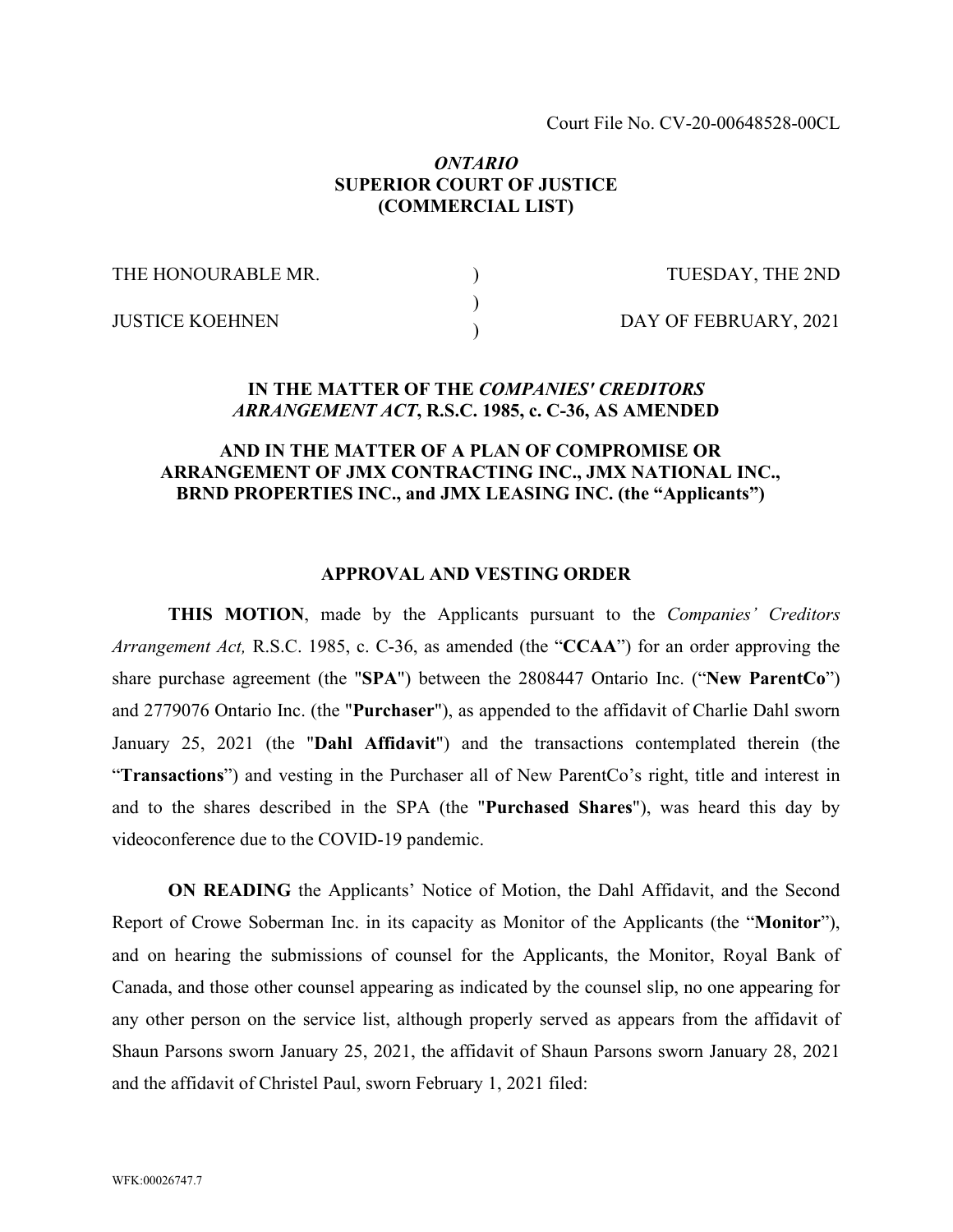1. **THIS COURT ORDERS** that the time for service of the Notice of Motion and the Motion Record is hereby abridged and validated so that this Motion is properly returnable today and hereby dispenses with further service thereof.

2. **THIS COURT ORDERS** that capitalized terms not otherwise defined herein shall have the meanings ascribed to them in the SPA.

3. **THIS COURT ORDERS AND DECLARES** that the SPA and the Transactions are hereby approved, and the execution of the SPA by New ParentCo is hereby authorized and approved, with such minor amendments as the parties may deem necessary. The Applicants are hereby authorized and directed to take such additional steps and execute such additional documents as may be necessary or desirable for the completion of the Transactions and for the conveyance of the Purchased Shares to the Purchaser.

4. **THIS COURT ORDERS AND DECLARES** that this Order shall constitute the only authorization required by the Applicant to proceed with the Transactions, including but not limited to the reorganization prior to closing, and that no shareholder or other approval shall be required in connection therewith.

5. **THIS COURT ORDERS AND DECLARES** that upon the delivery of a Monitor's certificate to the Purchaser substantially in the form attached as Schedule A hereto (the "**Monitor's Certificate**"), all of New ParentCo's right, title and interest in and to the Purchased Shares described in the SPA shall vest absolutely in the Purchaser, free and clear of and from any and all security interests (whether contractual, statutory, or otherwise), hypothecs, mortgages, trusts or deemed trusts (whether contractual, statutory, or otherwise), liens, executions, levies, charges, or other financial or monetary claims, whether or not they have attached or been perfected, registered or filed and whether secured, unsecured or otherwise (collectively, the "**Claims**") including, without limiting the generality of the foregoing: (i) any encumbrances or charges created by the Order of the Honourable Mr. Justice Hainey dated September 29, 2020; (ii) all charges, security interests or claims evidenced by registrations pursuant to the *Personal Property Security Act* (Ontario) or any other personal property registry system (all of which are collectively referred to as the "**Encumbrances"**) and, for greater certainty, this Court orders that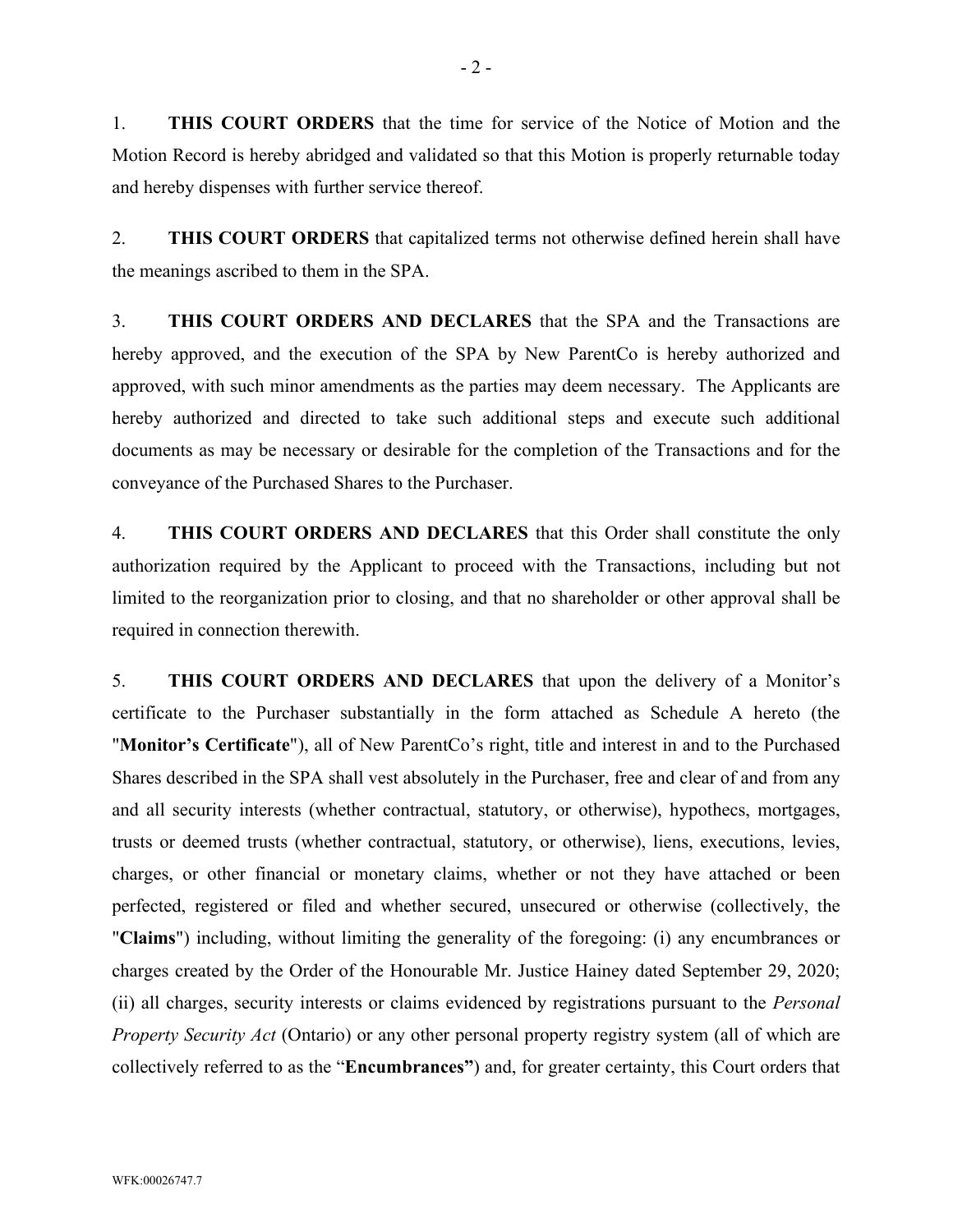all of the Encumbrances affecting or relating to the Purchased Shares are hereby expunged and discharged as against the Purchased Shares.

6. **THIS COURT ORDERS** that upon the delivery of the Monitor's Certificate, JMX Contracting Inc., JMX Leasing Inc., and BRND Properties Inc. shall be deemed to cease being Applicants in these CCAA proceedings, and shall be deemed to be released from the purview of the Initial Order and all other Orders of this Court granted in respect of this CCAA proceeding, save and except for this Order, the provisions of which (as they relate to JMX Contracting Inc., JMX Leasing Inc., and BRND Properties Inc.) shall continue to apply in all respects.

7. **THIS COURT ORDERS AND DIRECTS** the Monitor to file with the Court a copy of the Monitor's Certificate, forthwith after delivery thereof.

8. **THIS COURT ORDERS** that the Monitor may rely on written notice from New ParentCo and the Purchaser regarding the satisfaction or waiver of conditions to closing under the SPA and shall have no liability with respect to the delivery of the Monitor's Certificate.

9. **THIS COURT ORDERS** that all contracts to which JMX Contracting Inc., JMX Leasing Inc. and BRND Properties Inc. are parties as at the date of this Order will remain in full force and effect upon and following delivery of the Monitor's certificate and no individual, firm, corporation, governmental body or agency, or any other entity (all of the foregoing, collectively "**Persons**" and each a "**Person**") who is party to any such arrangement may accelerate, terminate, rescind, refuse to perform or otherwise repudiate its obligations thereunder or enforce or exercise any right or make any demand under or in respect of any such arrangement and no automatic termination will have any validity or effect by reason of:

- (a) any event that occurred on or prior to the delivery of the Monitor's Certificate and is not continuing;
- (b) the insolvency of JMX Contracting Inc. or JMX Leasing Inc., or BRND Properties Inc., or the fact that they sought or obtained relief under the *Bankruptcy and Insolvency Act*, RSC 1985 c. B-3 (the "**BIA**") and CCAA;
- (c) and transactions, arrangements, reorganizations or other steps taken or effected pursuant to the SPA, the Transaction, or the provision of this Order, or any other Order of the Court in these proceedings; or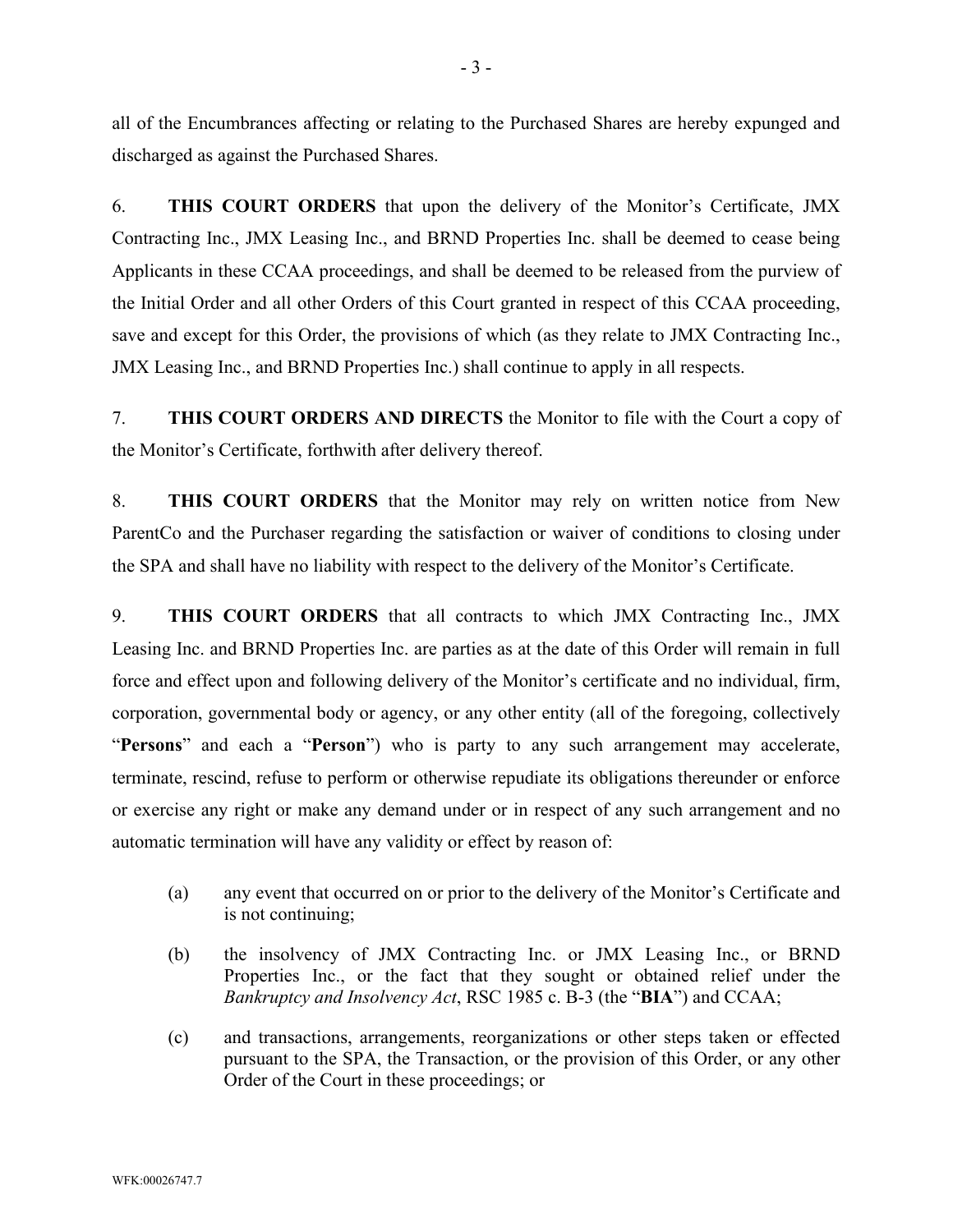- (d) any transfer or assignment, or any change of control of JMX Leasing Inc., JMX Contracting Inc., and BRND Properties Inc. arising from the implementation of the SPA, the Transaction, provisions of this Order, or any further Order of the Court.
- 10. **THIS COURT ORDERS** that, notwithstanding:
	- (a) the pendency of these proceedings;
	- (b) any applications for a bankruptcy order now or hereafter issued pursuant to the BIA in respect of the Debtor and any bankruptcy order issued pursuant to any such applications; and
	- (c) any assignment in bankruptcy made in respect of the Debtor;

the vesting of the Purchased Shares in the Purchaser pursuant to this Order shall be binding on any trustee in bankruptcy that may be appointed in respect of the Applicants and shall not be void or voidable by creditors of the Applicants, nor shall it constitute nor be deemed to be a fraudulent preference, assignment, fraudulent conveyance, transfer at undervalue, or other reviewable transaction under the BIA or any other applicable federal or provincial legislation, nor shall it constitute oppressive or unfairly prejudicial conduct pursuant to any applicable federal or provincial legislation.

11. **THIS COURT ORDERS** that the title of these proceedings is hereby changed to

## IN THE MATTER OF THE *COMPANIES' CREDITORS ARRANGEMENT ACT*, R.S.C. 1985, c. C-36, AS AMENDED AND IN THE MATTER OF THE COMPROMISE OR ARRANGEMENT OF 2808447 ONTARIO INC., 2809588 ONTARIO INC, AND 2809590 ONTARIO INC.

12. **THIS COURT HEREBY REQUESTS** the aid and recognition of any court, tribunal, regulatory or administrative body having jurisdiction in Canada or in the United States to give effect to this Order and to assist the Monitor and its agents in carrying out the terms of this Order. All courts, tribunals, regulatory and administrative bodies are hereby respectfully requested to make such orders and to provide such assistance to the Monitor, as an officer of this Court, as may be necessary or desirable to give effect to this Order or to assist the Monitor and its agents in carrying out the terms of this Order.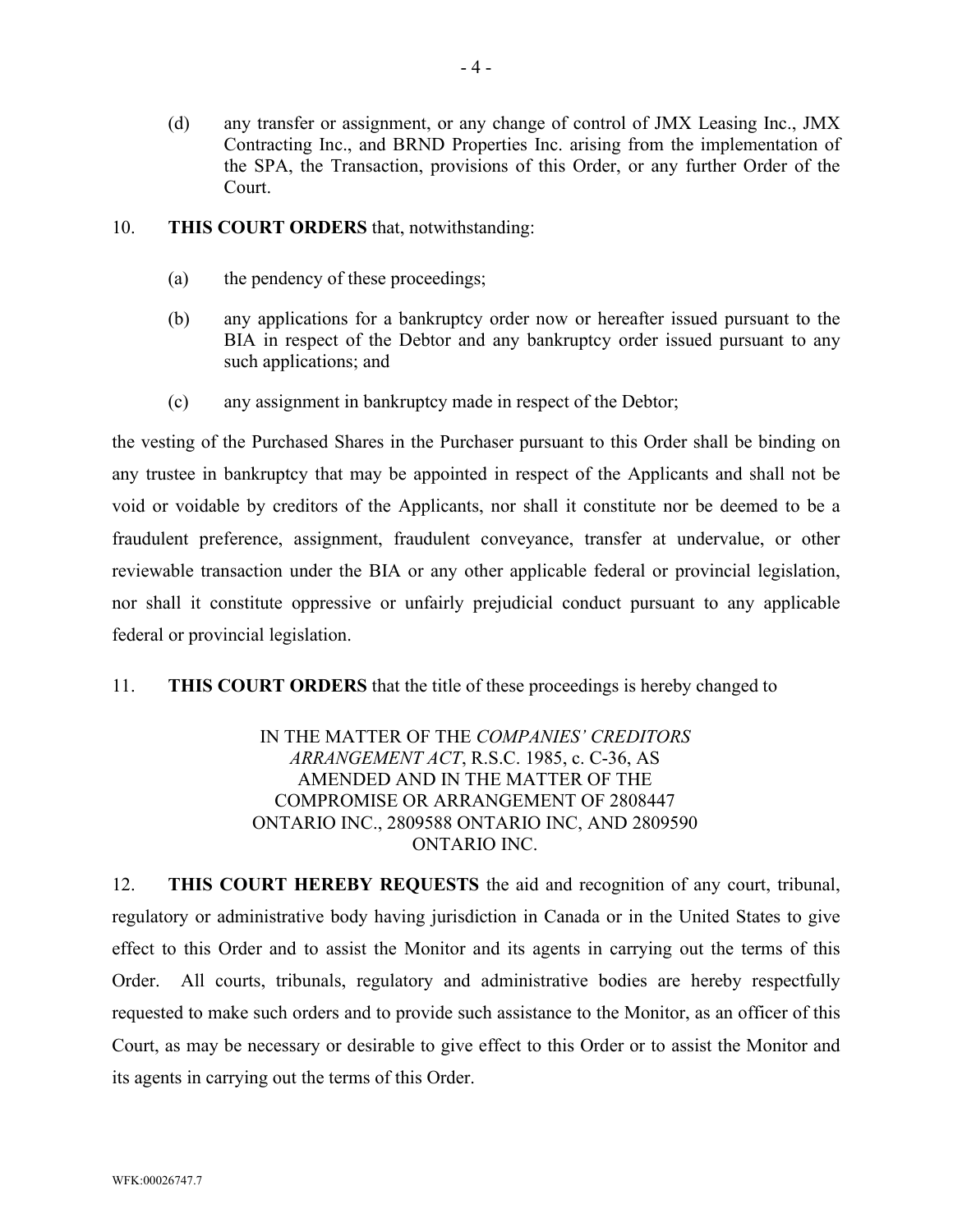13. **THIS COURT ORDERS** that this Order and all of its provisions are effective as of 12:01 a.m. Eastern Standard/Daylight Time on the date of this Order.

 $\ell\mathbb{N}$  T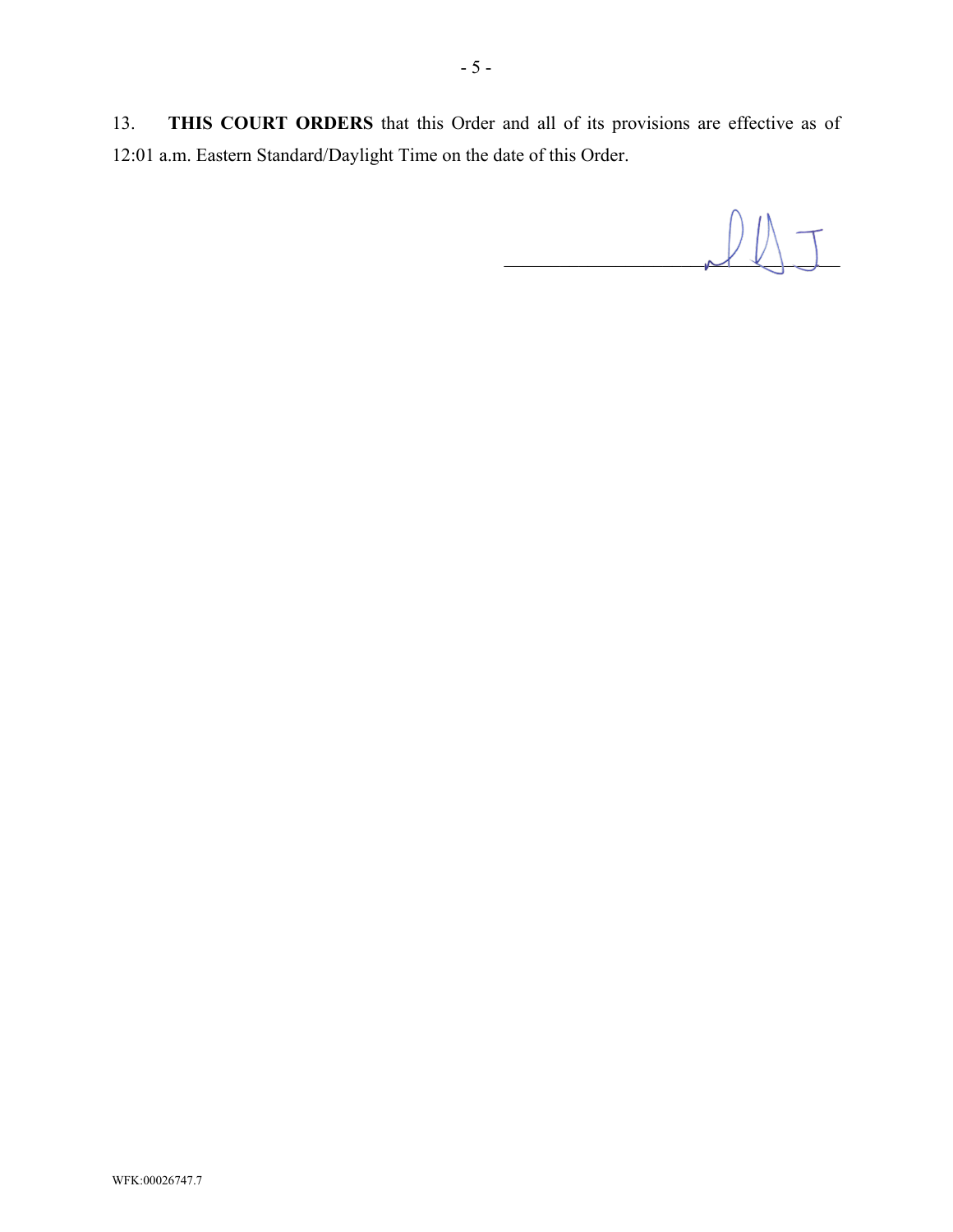#### **Schedule A – Form of Monitor's Certificate**

Court File No. CV-20-00648528-00CL

## *ONTARIO* **SUPERIOR COURT OF JUSTICE (COMMERCIAL LIST)**

# **IN THE MATTER OF THE** *COMPANIES' CREDITORS ARRANGEMENT ACT***, R.S.C. 1985, c. C-36, AS AMENDED**

## **AND IN THE MATTER OF A PLAN OF COMPROMISE OR ARRANGEMENT OF JMX CONTRACTING INC., JMX NATIONAL INC., BRND PROPERTIES INC., and JMX LEASING INC. (the "Applicants")**

#### **MONITOR'S CERTIFICATE**

#### **RECITALS**

A. Pursuant to an Order of the Honourable Mr. Justice Hainey of the Ontario Superior Court of Justice (the "**Court**") dated September 29, 2020, Crowe Soberman Inc. was appointed as the monitor (the "**Monitor**") of the Applicants.

B. Pursuant to an Order of the Court dated January 29, 2021, the Court approved the share purchase agreement made as of  $\bullet$  (the "SPA") between the 2808447 Ontario Inc. ("New **ParentCo**") and 2779076 Ontario Inc. (the "**Purchaser**") and provided for the vesting in the Purchaser of New ParentCo's right, title and interest in and to the Purchased Shares, which vesting is to be effective with respect to the Purchased Shares upon the delivery by the Monitor to the Purchaser of a certificate confirming (i) that the conditions to Closing as set out in section of the SPA have been satisfied or waived by New ParentCo and the Purchaser; and (ii) the Transactions has been completed to the satisfaction of the Monitor.

C. Unless otherwise indicated herein, terms with initial capitals have the meanings set out in the SPA.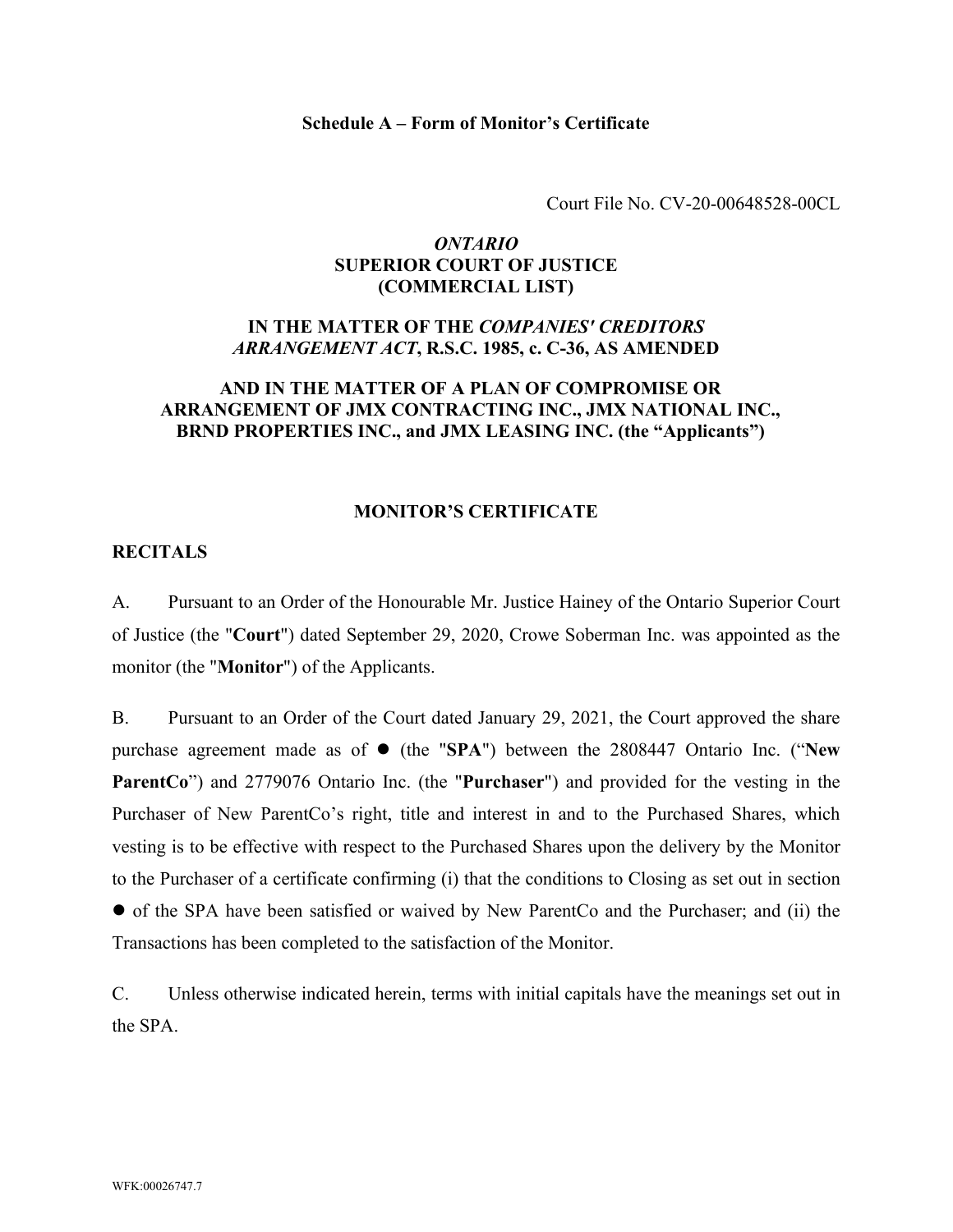## **THE MONITOR CERTIFIES** the following:

- 1. The conditions to Closing as set out in section of the Sale Agreement have been satisfied or waived by New ParentCo and the Purchaser; and
- 2. The Transaction has been completed to the satisfaction of the Monitor.
- 3. This Certificate was delivered by the Monitor at [TIME] on [DATE].

# **CROWE SOBERMAN INC. in its capacity as Monitor, and not in its personal capacity**

Per:

Name:

Title: